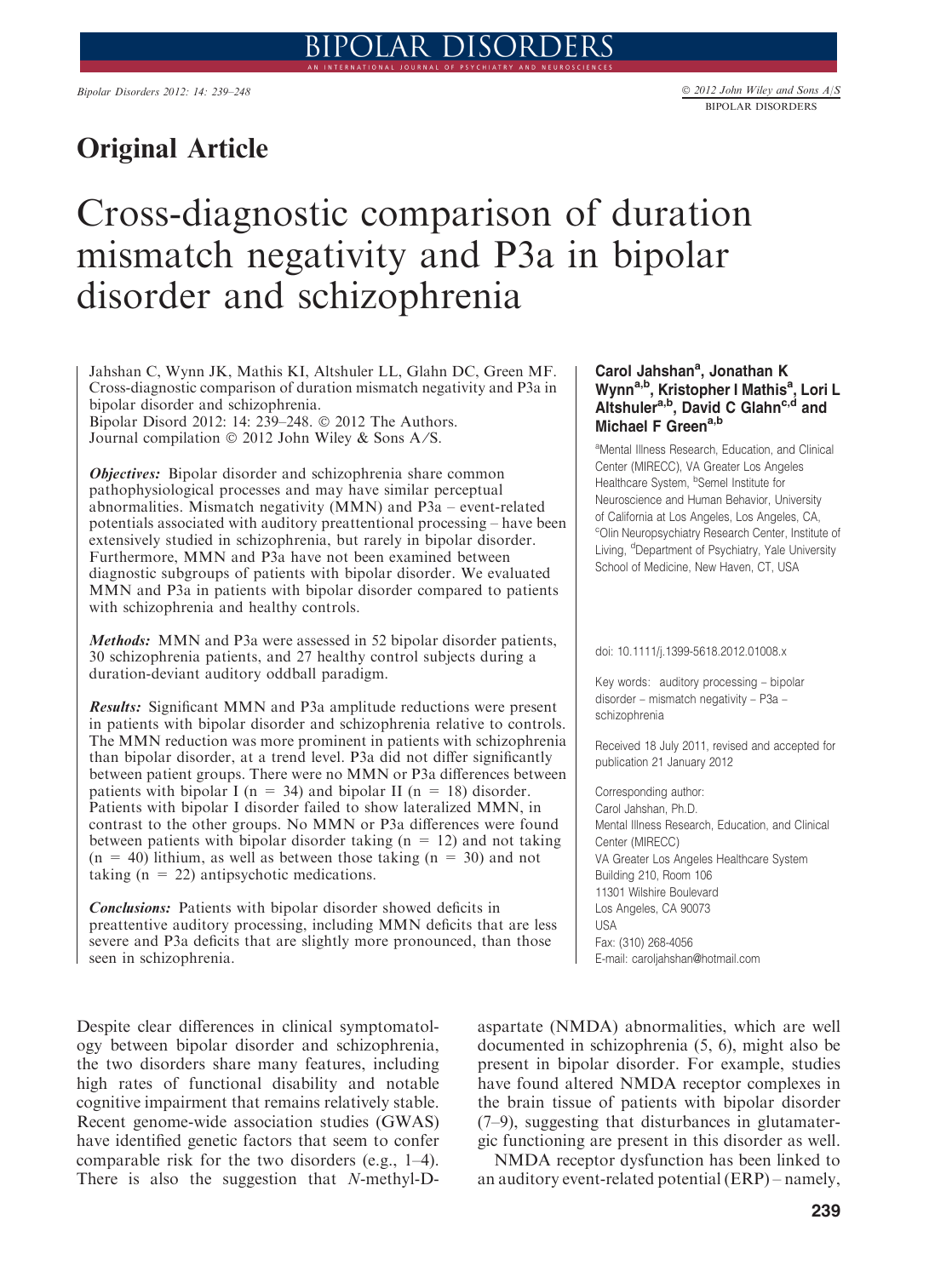mismatch negativity (MMN) (10, 11). NMDA antagonists can block MMN generation in primates (12), as well as selectively diminish MMN amplitude in healthy control subjects (13). MMN is elicited in response to infrequent, physically deviant tones interspersed in the repeated presentation of a standard tone. MMN is largest at central midline scalp sites and typically peaks between 160 and 220 msec after the onset of the deviant stimulus (14). MMN is thought to reflect automatic, preattentive information processing, as it can be elicited without directing attention to stimuli (15). It can even be elicited during sleep (16), detected in comatose states (17), and recorded in utero (18).

Patients with schizophrenia show robust deficits in MMN compared to healthy controls (e.g., 19– 23). These deficits are thought to reflect impaired neurotransmission at NMDA-mediated glutamate receptors (24) and may reflect the early stages of a cascade of neurocognitive abnormalities resulting in impaired community outcome (25). In fact, smaller MMN responses have been associated with poorer psychosocial functioning both in patients with schizophrenia (e.g., 26, 27) and healthy subjects (28).

Given the established association between impaired NMDA function and reduced MMN, and the findings of NMDA abnormalities in bipolar disorder, it is possible that patients with bipolar disorder would exhibit abnormalities in MMN similar to those found in schizophrenia. To our knowledge, only five published studies have examined MMN in bipolar disorder (29–33). Only one of the five studies reported reduced MMN in patients with bipolar disorder compared to controls (29). However, four out of the five studies had very limited power, with sample sizes ranging from 11– 25. The only adequately powered study (with 59 patients with bipolar disorder) failed to find significant patient-control differences (31). Yet, this study used a specialized ascertainment approach, in that it was based on two family studies in which patients with bipolar disorder were recruited along with relatives, but not alone. Furthermore, none of these studies included patients with both bipolar I and bipolar II disorder. Hence, it is not possible to infer MMN differences between these two subtypes. While some evidence suggests that MMN is unaffected by second-generation antipsychotic medications (e.g., 34–36), little is known about the effects of mood stabilizers, such as lithium, on MMN.

In addition to MMN, early auditory processing has also been assessed with the P3a ERP component. P3a is assumed to reflect the covert orienting or shift in attention (37). It is a positive-going wave that is frontally maximal and peaks between 250 and 300 msec post-stimulus. Both the NMDA- and gamma-aminobutyric acid (GABA)-receptor systems are thought to modulate P3a (38). Like MMN, P3a has been shown to be a strongly automatic process (39) and to be impaired in schizophrenia (e.g., 40–43). To our knowledge, only one study (29) examined P3a amplitude in a bipolar disorder sample and it failed to detect significant group differences.

In the current study, we examined MMN and P3a in a sample of 52 patients with bipolar disorder compared to healthy controls and patients with schizophrenia, using a duration-deviant auditory oddball paradigm. Our primary objective was to determine the extent of MMN and P3a deficits in the bipolar disorder group, using schizophrenia as a comparison group because of previous reports of MMN and P3a impairments associated with this disorder. An additional objective of the study was to examine subgroups of patients with bipolar I and bipolar II disorder and to assess possible effects of lithium and antipsychotic medications on MMN and P3a.

## **Methods**

## **Participants**

The sample consisted of 52 patients with bipolar disorder, 30 patients with schizophrenia, and 27 normal comparison subjects. All participants gave written informed consent after receiving a detailed explanation of study procedures in accordance with procedures approved by the Institutional Review Boards at the University of California, Los Angeles (UCLA) and the Veterans Affairs Greater Los Angeles Healthcare System (VAG-LAHS). Patients with schizophrenia were recruited from outpatient treatment clinics at the VAG-LAHS and from board-and-care residences in the community through staff presentations and referral. Patients with bipolar disorder were recruited from outpatient clinics at UCLA and the VAG-LAHS. Diagnosis was based on the Structured Clinical Interview for DSM-IV Axis-I disorders (SCID-I) (44). Of the patients with bipolar disorder, 34 were diagnosed with bipolar I disorder (seven of those with a history of psychosis) and 18 with bipolar II disorder. Patients were considered to be clinically stable, meaning that they had had no medication changes in the previous six weeks, no inpatient hospitalization in the previous three months, and no changes in housing in the previous two months. The mean age of onset of first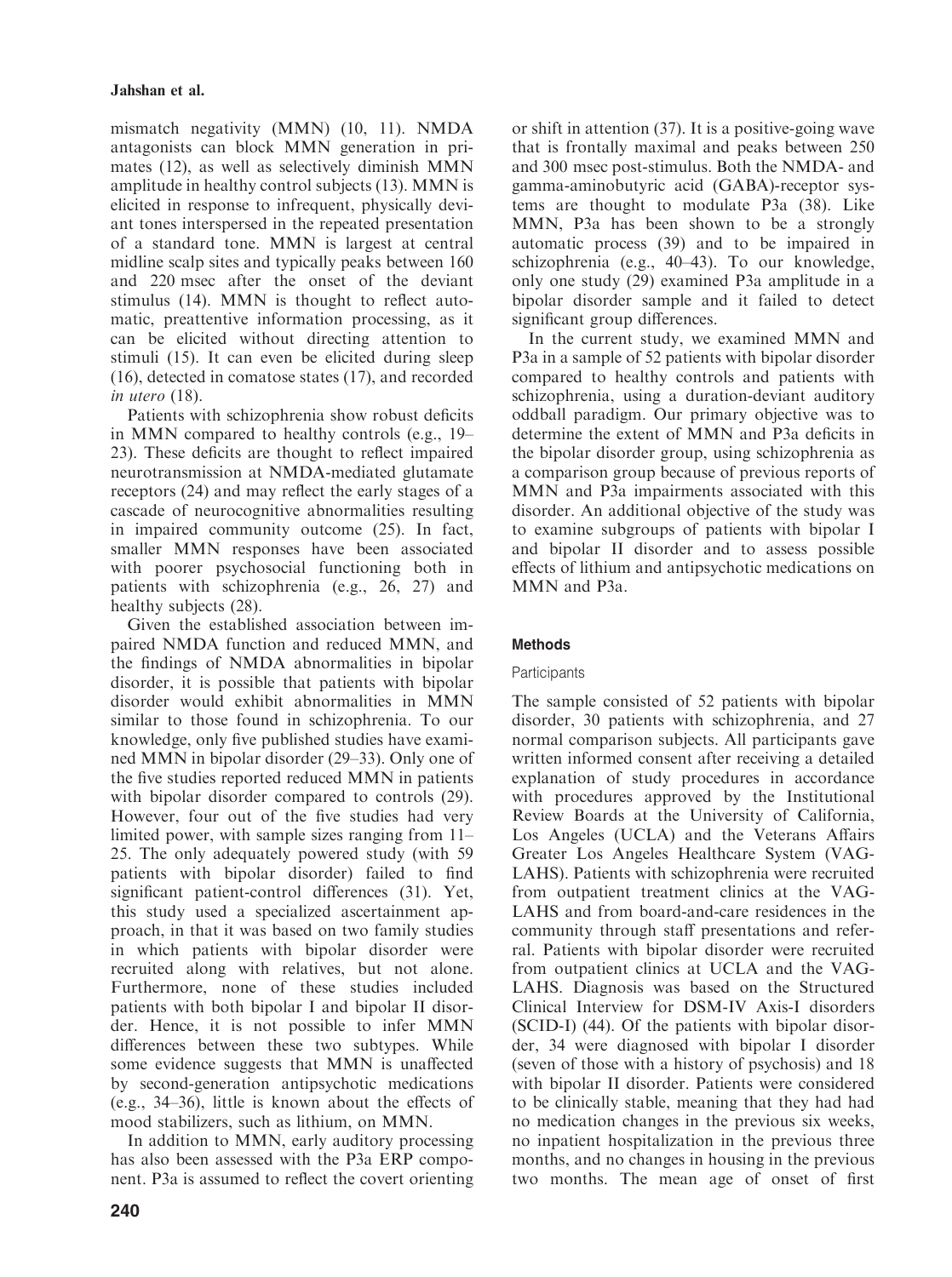symptoms was 18.12 [standard deviation  $(SD)$  = 7.05] for patients with bipolar disorder and 21.21  $(SD = 5.25)$  for those with schizophrenia. The mean number of hospitalizations for patients with bipolar disorder was  $2.75$  (SD = 4.15) compared to  $11.86$  (SD = 16.83) for those with schizophrenia.

Healthy controls were recruited through newspaper and internet advertisements and were screened with the SCID-I and SCID-II (45). They were excluded if they met criteria for any lifetime psychotic disorder; bipolar mood disorder; recurrent depression; substance dependence; paranoid, schizotypal, or schizoid personality disorder; or if they reported a history of psychotic disorder among their first-degree relatives.

Additional exclusion criteria for all groups included being younger than 18 or older than 60 years; having a verbal IQ below 70, based on the reading subtest of the Wide Range Achievement Test–third edition (WRAT-3) (46); meeting diagnostic criteria for substance dependence in the previous six months or substance abuse in the previous month, based on interview; having an identifiable neurological disorder; seizures; a history of head injury or loss of consciousness for more than one hour; or being insufficiently fluent in English, determined by testing the participant's ability to understand the consent form.

Of the patients with schizophrenia, 22 were receiving second-generation antipsychotic medications, four were receiving first-generation antipsychotic medications, two were receiving both types of antipsychotic medications, and two were not taking an antipsychotic medication at the time of testing. Of the patients with bipolar disorder, most were receiving more than one psychoactive drug; 30 were taking second-generation antipsychotic medications, 26 were taking anticonvulsants, 12 were taking lithium, and 28 were taking antidepressants.

#### Clinical ratings

Psychiatric symptoms were evaluated using the expanded 24-item UCLA version of the Brief Psychiatric Rating Scale (BPRS) (47), the Hamilton Depression Rating Scale (HDRS) (48), as well as the Young Mania Rating Scale (YMRS) (49). Current level of functioning was assessed with the Role Functioning Scale (RFS) (50). All the clinical assessments were conducted by interviewers trained to reliability through the Treatment Unit of the Department of Veterans Affairs VISN 22 Mental Illness Research, Education, and Clinical Center (MIRECC) based on established procedures (51, 52).

#### ERP paradigm

Subjects were presented with standard and duration-deviant tones binaurally using foam ear inserts (1 kHz, 85 dB sound pressure level, with 10 msec rise ⁄fall) with a fixed stimulus onset asynchrony of 500 msec, using E-Prime 2.0 (Psychology Software Tools, Inc., Sharpsburg, PA, USA). Standard (90% probability; 50 msec duration) and deviant (10% probability; 100 msec duration) tones were presented in a fixed, pseudorandom order (with the restriction that at least four standard tones were presented between deviant tones). A total of 2000 trials were administered. During the 20-minute electroencephalogram (EEG) recording, subjects were instructed to watch a silent movie to divert attention from the stimuli.

EEG recordings were acquired with a 64-channel BioSemi ActiveTwo amplifier (Biosemi B.V., Amsterdam, The Netherlands). Data were sampled at 1024 Hz with a bandpass of 0.16 to 100 Hz. Additional electrodes were placed above and below the left eye and at the outer canthi of both eyes to monitor blinks and eye movements. Each active electrode was measured online with respect to a common mode sense electrode during data collection, forming a monopolar channel. An additional electrode was placed at the nose tip and all EEG data were re-referenced offline to this electrode.

Data processing was performed offline using BrainVision Analyzer 2 software (Brain Products, Gilching, Germany). Based on visual inspection, bad electrodes were removed from the recording and a spherical spline interpolation was used to recreate the electrode (53, 54). The mean number of interpolated electrodes was 1.5 (range: 1–4) for patients with bipolar disorder, 2.6 (range: 1–5) for patients with schizophrenia, and 1.4 (range: 1–2) for healthy controls. Ocular artifacts were removed from the data using a regression-based algorithm (51). Continuous data were then epoched at  $-100$ to 500 msec relative to stimulus onset and were baseline corrected to the average of the prestimulus interval (–100 msec to 0). The MMN and P3a were derived from electrodes at frontocentral sites, based on previous studies (AF3, AF4, AF7, AF8, AFz, Cz, F1, F2, F3, F4, F5, F6, F7, F8, FC1, FC2, FC3, FC4, FC5, FC6, FCz, Fp1, Fp2, Fpz, Fz). Epochs that contained activity exceeding  $\pm$  $75 \mu$ V at these electrode sites were automatically rejected. The mean number of acceptable deviant trials (out of 200) was 187 for patients with bipolar disorder, 190 for patients with schizophrenia, and 194 for healthy controls; the mean number of acceptable standard trials (out of 1800) was 1698 for patients with bipolar disorder, 1709 for patients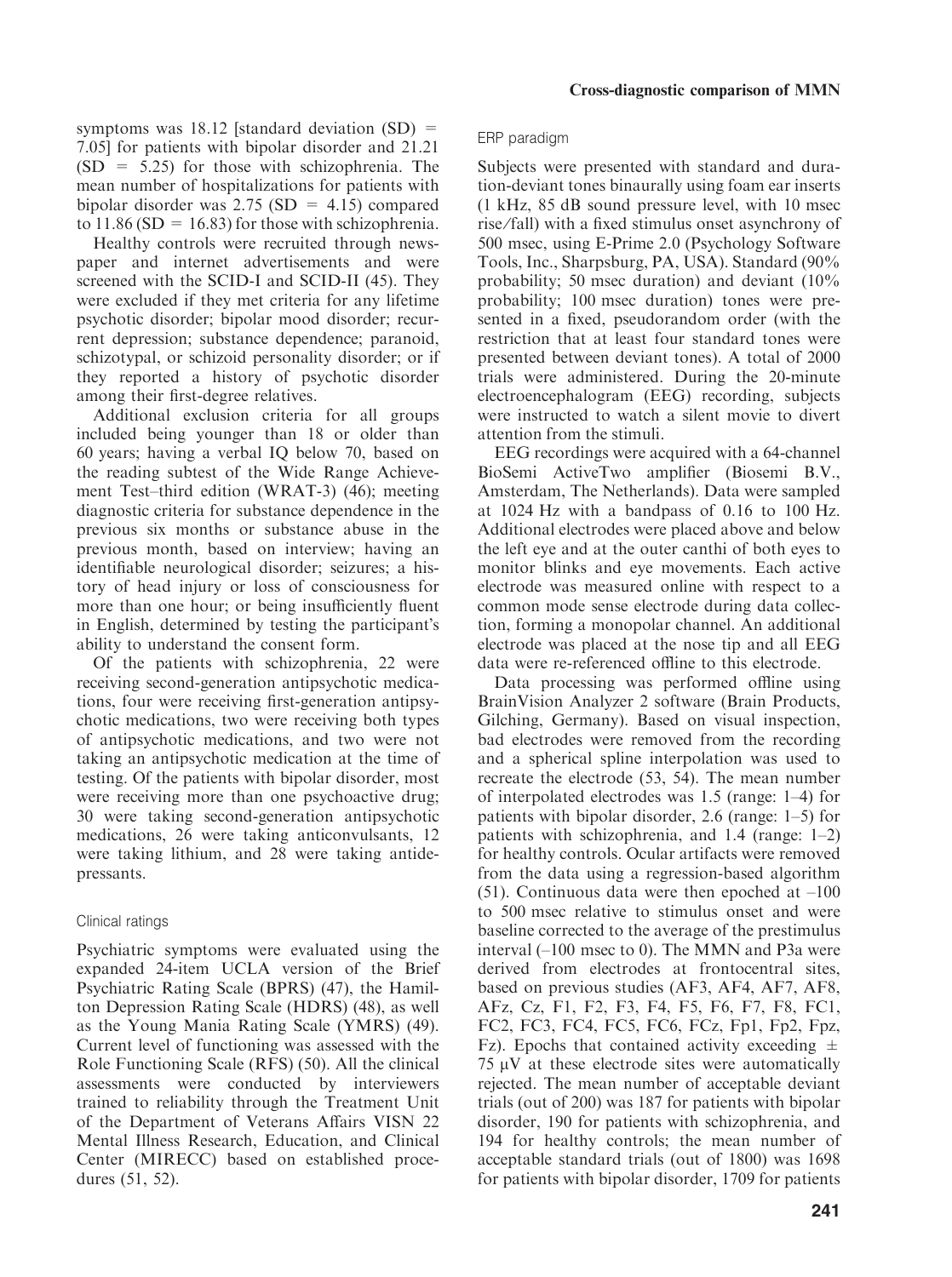with schizophrenia, and 1747 for healthy controls. There were no significant group differences in the number of acceptable deviant trials  $[F(2,106) =$ 1.43,  $p = 0.24$ ].

MMN and P3a waveforms were generated by subtracting standard from deviant averaged waveforms. The waveforms were then low-pass filtered at 20 Hz (zerophase shift, 24 dB ⁄octave rolloff) to remove any residual high-frequency artifact. MMN and P3a amplitudes were measured as the mean activity in the 135–205 msec and 250– 350 msec latency range, respectively. These time windows were chosen based on prior studies in schizophrenia (27, 55, 56).

## Data analysis

One-way analyses of variance (ANOVAs) and chisquare tests were used to assess group differences for continuous and categorical demographic variables, respectively. Electrodes were averaged together to examine regional activity: left anterior (Fp1, AF3, AF7, F1, F3, F5, F7, FC1, FC3, FC5), midline (Fpz, AFz, Fz, FCz, Cz), and right anterior (Fp2, AF4, AF8, F2, F4, F6, F8, FC2, FC4, FC6). One-way ANOVAs were conducted to investigate group differences in MMN and P3a amplitude separately at Fz and at the averaged midline sites. To assess laterality effects, a  $2 \times 3$ repeated-measures ANOVA with region (left versus right) as the within-subject factor and group as the between-subject factor was performed for each component. Least significant difference (LSD) tests were conducted as post-hoc analyses to follow up on significant main effects. Significant group  $\times$ region interactions were decomposed using paired t-tests to assess differences between regional clusters of electrodes within each group. We also conducted independent samples t-tests within the bipolar disorder group to examine MMN and P3a differences between (i) patients with bipolar I and bipolar II disorder, (ii) those taking and those not taking lithium, and (iii) those taking and those not taking second-generation antipsychotic medications. The laterality analyses were repeated for the bipolar I versus II comparison.

## **Results**

## Demographic and clinical characteristics

Demographic and symptom ratings can be seen in Table 1. There were significant group differences in age  $[F(2,106) = 3.80, p = 0.02]$ , healthy controls [mean  $(M) = 39.5$ ] being significantly younger than patients with bipolar disorder  $(M = 45.2)$ 

Table 1. Demographic and clinical characteristics

|                                               | Healthy<br>controls<br>$(n = 27)$ | <b>Bipolar</b><br>disorder<br>$(n = 52)$ | Schizophrenia<br>$(n = 30)$ |
|-----------------------------------------------|-----------------------------------|------------------------------------------|-----------------------------|
| Age, mean (SD) <sup>a</sup>                   | 39.5(9.9)                         | 45.2(9.8)                                | 45.6(8.7)                   |
| Gender, % male                                | 66.7                              | 53.8                                     | 70.0                        |
| Personal education.<br>mean (SD) <sup>b</sup> | 14.7(1.6)                         | 14.0(2.2)                                | 12.9(2.3)                   |
| Parental education.<br>mean (SD)              | 13.0(3.2)                         | 11.9(4.4)                                | 11.0(5.0)                   |
| Race, % White                                 | 40.7                              | 75.0                                     | 53.3                        |
| Handedness, % right                           | 92.6                              | 86.5                                     | 83.3                        |
| BPRS, mean (SD)                               |                                   | 33.8(7.2)                                | 40.7(9.1)                   |
| HDRS, mean (SD)                               |                                   | 9.8(7.6)                                 | 9.3(6.4)                    |
| YMRS, mean (SD)                               |                                   | 3.2(3.9)                                 | 6.4(5.9)                    |

SD = standard deviation; BPRS = Brief Psychiatric Rating Scale; HDRS = Hamilton Depression Rating Scale; YMRS = Young Mania Rating Scale.

aSignificant difference in age between healthy controls and patients with bipolar disorder,  $p < 0.05$ .

<sup>b</sup>Significant difference in personal education between healthy controls and patients with schizophrenia, p < 0.05.

 $(p = 0.04)$ , but no significant differences in gender distribution or parental education were observed among the three groups. The groups differed on personal education  $[F(2,106) = 5.75, p = 0.004);$ however, our intent was to match the groups on parental, not personal, education. As expected, patients with schizophrenia had more severe overall symptoms than patients with bipolar disorder [BPRS:  $t(79) = 3.75$ ,  $p \le 0.001$ ]. There were no significant differences in depression level [HDRS:  $t(79) = 0.30$ ,  $p > 0.05$  between the two patient groups. However, patients with schizophrenia had significantly higher scores on the YMRS  $[t(79) =$ 2.93,  $p = 0.004$  compared to patients with bipolar disorder. This difference on the YMRS was due to the fact that patients with schizophrenia had higher scores on items related to psychosis, such as thought content (delusions, hallucinations), insight (denying illness), and appearance (being minimally unkempt).

## MMN and P3a analyses at Fz and midline electrodes

Because there was a group difference in age, we first examined the effect of age on MMN and P3a. Age was significantly correlated with P3a at electrode Fz only in the schizophrenia patients  $(r = -0.39, p = 0.03)$ . However, the pattern of results was the same when using versus not using age as a covariate. We therefore report below only the analyses not including age as a covariate.

Examining MMN at electrode Fz, the ANOVA revealed a significant main effect of group  $[F(2,106) = 11.44, p < 0.001]$ . LSD-corrected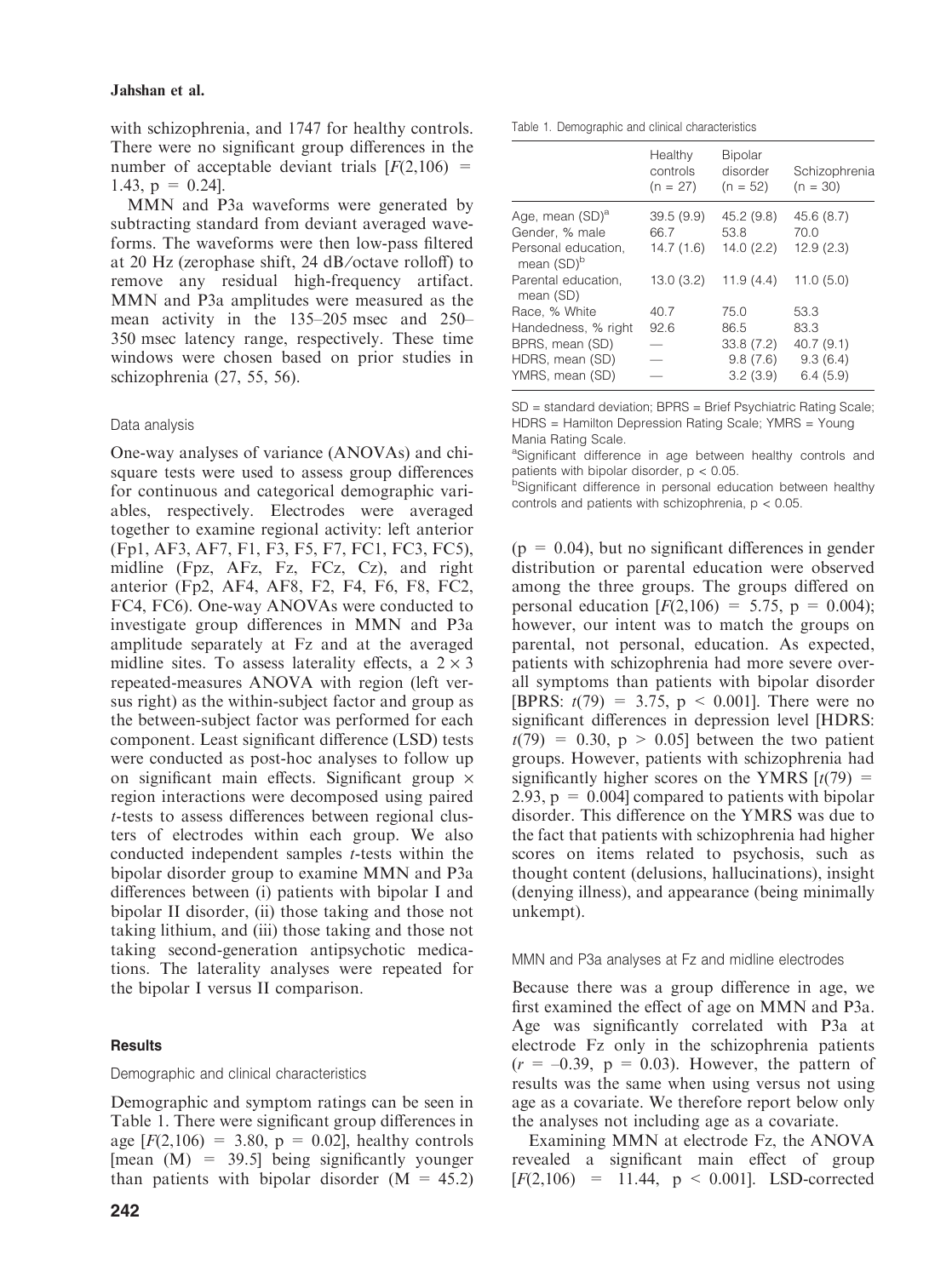pairwise comparisons showed that patients with bipolar disorder  $(M = -1.35, SD = 0.87)$  and schizophrenia (M =  $-0.94$ , SD = 0.78) had significantly reduced MMN amplitude at Fz (both  $p \leq 0.005$ ) relative to healthy controls (M)  $= -2.12$ , SD  $= 1.22$ ; the difference in MMN amplitude between the two patient groups was at a trend level ( $p = 0.06$ ) (see Table 2). Examining MMN over the midline region, the ANOVA revealed a significant main effect of group  $[F(2,106) = 10.63, p \le 0.001]$ . The group contrasts with the midline cluster were similar to those with Fz alone; patients with bipolar disorder  $(M =$  $-1.18$ , SD = 0.80) and schizophrenia (M =  $-0.85$ ,  $SD = 0.81$ ) had a significantly reduced MMN amplitude (both  $\leq$  0.005) relative to healthy controls  $(M = -1.82, SD = 0.81)$ , and the difference in MMN amplitude between the two patient groups was at a trend level ( $p = 0.08$ ).

Examining P3a at electrode Fz, the ANOVA revealed a significant main effect of group  $[F(2,106)]$  $= 7.42$ ,  $p = 0.001$ . LSD-corrected pairwise comparisons showed that patients with bipolar disorder  $(M = 0.39, SD = 0.91)$  and schizophrenia  $(M = 0.75, SD = 0.89)$  had a significantly reduced P3a amplitude at Fz ( $p \le 0.001$  and  $p = 0.049$ , respectively) relative to healthy controls  $(M = 1.25, SD = 1.05)$ ; the difference in P3a amplitude was not significant between the two patient groups. Examining P3a over the midline region, the ANOVA revealed a significant main effect of group  $[F(2,106) = 5.59, p = 0.005]$ . The group contrasts with the midline cluster were similar to those with Fz alone; patients with bipolar disorder  $(M = 0.38, SD = 0.78)$  had a

Table 2. Mean and standard deviation (SD) for the mismatch negativity and P3a amplitudes for each group

|                              | Healthy<br>controls<br>$(n = 27)$ | <b>Bipolar</b><br>disorder<br>$(n = 52)$ | Schizophrenia<br>$(n = 30)$ |
|------------------------------|-----------------------------------|------------------------------------------|-----------------------------|
| <b>Mismatch negativity</b>   |                                   |                                          |                             |
| Fz                           | -2.12 (1.22)                      | $-1.35(0.87)$                            | $-0.94(0.78)$               |
| Midline electrode<br>cluster | $-1.82(0.99)$                     | $-1.18(0.76)$                            | $-0.85(0.67)$               |
| Left electrode<br>cluster    | $-1.65(0.84)$                     | $-0.98(0.76)$                            | $-0.65(0.62)$               |
| Right electrode<br>cluster   |                                   | $-1.83(1.11) -1.13(0.79)$                | $-0.88(0.71)$               |
| P3a                          |                                   |                                          |                             |
| Fz.                          | 1.25(1.05)                        | 0.39(0.91)                               | 0.75(0.89)                  |
| Midline electrode<br>cluster | 1.00(0.83)                        | 0.38(0.79)                               | 0.61(0.70)                  |
| Left electrode<br>cluster    | 0.87(0.65)                        | 0.36(0.74)                               | 0.59(0.75)                  |
| Right electrode<br>cluster   | 0.95(0.77)                        | 0.38(0.77)                               | 0.66(0.74)                  |

significantly reduced P3a amplitude ( $p = 0.001$ ) relative to healthy controls  $(M = 1.00, SD =$ 0.77). The difference between patients with schizophrenia  $(M = 0.61, SD = 0.78)$  and healthy controls, which was significant for Fz, was a trend for the midline cluster ( $p = 0.06$ ). Mean MMN and P3a amplitudes for each group at Fz and the midline electrode cluster are presented in Table 2. Figure 1 shows the grand average waveforms with MMN and P3a amplitudes at the midline region.

#### Laterality analyses

The repeated-measures ANOVA for MMN revealed significant main effects of group  $[F(2,106) = 12.61]$ ,  $p \le 0.001$ ] and region  $[F(1,106) = 10.54, p =$ 0.002] but no significant group  $\times$  region interaction. The main effect for group was addressed with the Fz and midline analyses above. Averaged across groups, MMN was significantly smaller over the left  $(M = -1.09, SD = 0.78)$  relative to the right ( $M = -1.28$ ,  $SD = 0.90$ ) region.

The repeated-measures ANOVA for P3a showed a significant main effect of group  $[F(2,106) = 5.42]$ ,  $p = 0.006$ , but no significant main effect of region and no significant group  $\times$  region interaction. Mean MMN and P3a amplitudes for each group at the left and right electrode clusters are presented in Table 2. Figure 2 shows the grand average waveforms at the lateral regions and the mastoids. Topographical maps of MMN and P3a activity are shown in the top and bottom panels, respectively, of Figure 3.



Fig. 1. Grand average mismatch negativity (MMN) and P3a waveforms for patients with bipolar disorder (red), patients with schizophrenia (blue), and healthy controls (black) at the midline region. MMN was measured as the mean activity between 135–205 msec and P3a was measured as the mean activity between 250–350 msec.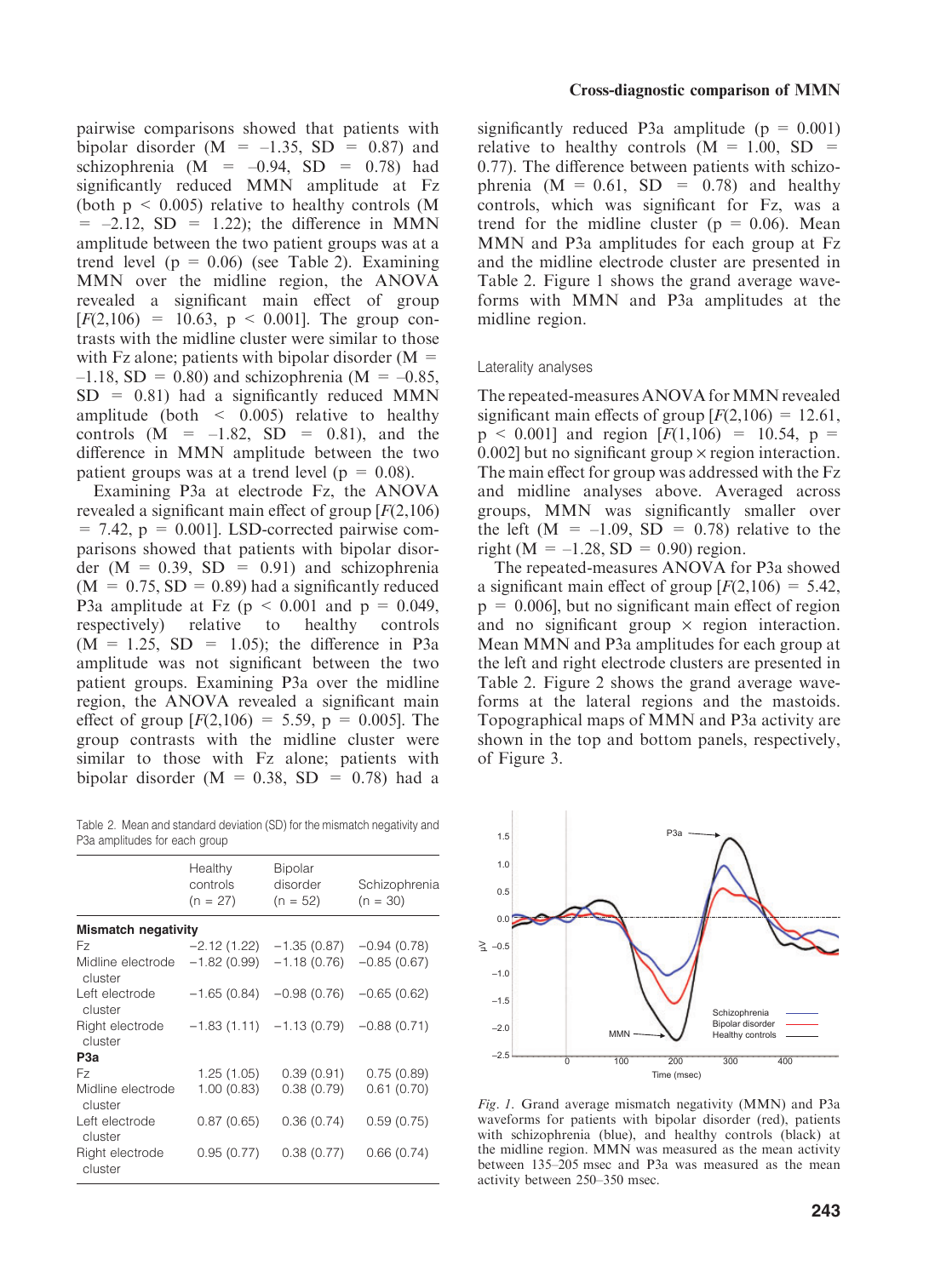

Fig. 2. Grand average mismatch negativity (MMN) and P3a waveforms at the left and right regions, as well as the left and right mastoids.



Fig. 3. Topographical maps of mismatch negativity (MMN) (A) and P3a (B) activity for each group.

#### Subgroup analyses within bipolar disorder

The t-tests comparing patients with bipolar I  $(n = 34)$  and bipolar II  $(n = 18)$  disorder revealed no significant differences in MMN at Fz  $[t(50) =$ 0.87,  $p = 0.39$  or over the midline region  $\left[t(50)\right]$ 1.24,  $p = 0.22$ . Similarly, no significant group differences were observed in P3a at Fz  $[t(50)$  $= -0.30$ ,  $p = 0.76$  or over the midline region  $[t(50) = -0.21, p = 0.84]$ . Mean MMN and P3a amplitudes for each bipolar disorder subgroup are presented in Table 3.

The repeated-measures ANOVA for MMN revealed a significant main effect of region  $[F(1,$  $50$ ) = 9.18, p = 0.004] and a significant group  $\times$ region interaction  $[F(1,50) = 9.88, p = 0.003]$ , but no significant main effect of group. Averaged across groups, MMN was significantly smaller over the left ( $M = -0.97$ , SD = 0.79) relative to the right  $(M = -1.19, SD = 0.79)$  region. The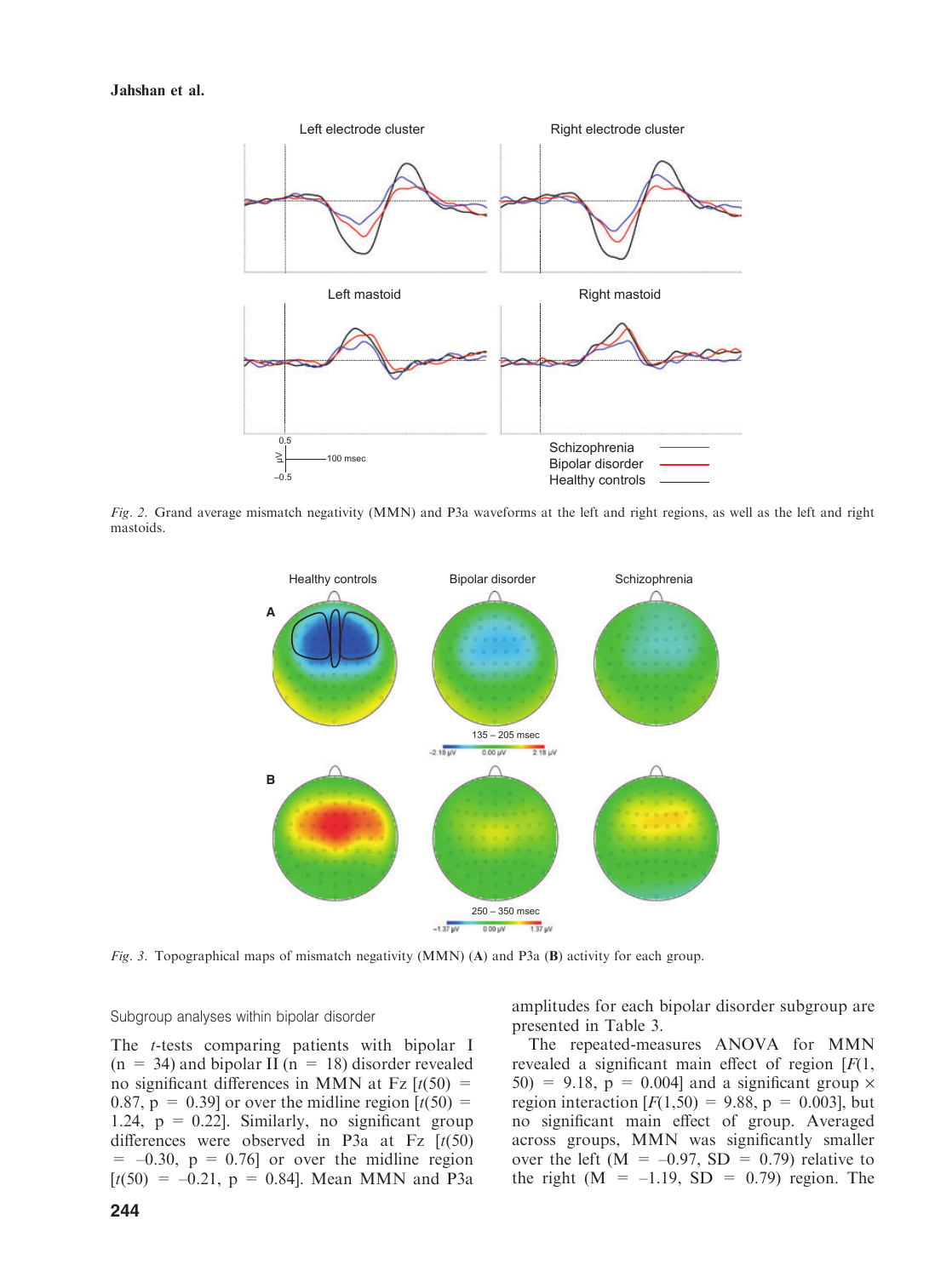|  |  | Table 3. Mean and standard deviation (SD) for the mismatch negativity and |  |
|--|--|---------------------------------------------------------------------------|--|
|  |  | P3a amplitudes for the bipolar I and II disorder subgroups                |  |

|                            | Bipolar I<br>$(n = 34)$ | Bipolar II<br>$(n = 18)$ |
|----------------------------|-------------------------|--------------------------|
| <b>Mismatch negativity</b> |                         |                          |
| Fz.                        | $-1.27(0.81)$           | $-1.49(0.98)$            |
| Midline electrode cluster  | $-1.09(0.73)$           | $-1.36(0.81)$            |
| Left electrode cluster     | $-0.99(0.73)$           | $-0.96(0.84)$            |
| Right electrode cluster    | $-0.98(0.76)$           | $-1.41(0.80)$            |
| P <sub>3</sub> a           |                         |                          |
| Fz.                        | 0.36(0.98)              | 0.45(0.80)               |
| Midline electrode cluster  | 0.36(0.84)              | 0.41(0.69)               |
| Left electrode cluster     | 0.30(0.80)              | 0.48(0.62)               |
| Right electrode cluster    | 0.41(0.81)              | 0.33(0.73)               |

 $group \times region interaction revealed no differences$ in amplitude between the left and right regions for bipolar I disorder patients, but significant differences between the left  $(M = -0.96, SD = 0.84)$ compared to the right  $(M = -1.41, SD = 0.80)$ region in bipolar II disorder patients  $[t(17) = 3.51]$ ,  $p = 0.003$ . Topographical maps of MMN and P3a activity for patients with bipolar I and bipolar II disorder are shown in the top and bottom panels, respectively, of Figure 4.

The repeated-measures ANOVA for P3a revealed no significant main effects of group or region and no significant group  $\times$  region interaction.

### Effects of medications on MMN and P3a

The t-tests comparing patients with bipolar disorder taking lithium  $(n = 12)$  and those not taking



Fig. 4. Topographical maps of mismatch negativity (MMN) (A) and P3a (B) activity for patients with bipolar I and bipolar II disorder.

lithium  $(n = 40)$  revealed no significant differences in MMN at Fz  $[t(50) = -0.59, p = 0.56]$  or over the midline region  $[t(50) = -0.43, p = 0.67]$ , and no significant differences in P3a at Fz  $[t(50) = -1.85]$ ,  $p = 0.07$  or over the midline region  $\left[t(50) = -1.67\right]$ ,  $p = 0.10$ .

Similarly, there were no significant differences between patients with bipolar disorder taking second-generation antipsychotic medications  $(n =$ 30) and those not taking second-generation antipsychotic medications ( $n = 22$ ) in MMN at Fz or over the midline region, as well as P3a at Fz or over the midline region (all p-values  $> 0.25$ ).

#### **Discussion**

The results of this study revealed significant MMN and P3a deficits in patients with bipolar disorder and schizophrenia compared to healthy controls. The mean MMN of the bipolar disorder group was intermediate between that of the schizophrenia and healthy control groups. This pattern was reversed for P3a, in which mean P3a amplitude of the schizophrenia group was intermediate between that of the bipolar disorder and healthy control groups. The bipolar disorder and schizophrenia groups did not differ significantly from each other for either component, but the difference was at trend level for MMN. Further, there was a main effect for laterality across all three groups (with the left MMN response being smaller). In patients with bipolar disorder, there was a group-by-laterality interaction, such that patients with bipolar II disorder showed the laterality effect but patients with bipolar I disorder did not. There were no MMN or P3a differences in patients with bipolar disorder taking versus not taking lithium, or those taking or not taking antipsychotic medications. Taken together, these results point to dysfunctional preattentive auditory processing in patients with bipolar disorder that is similar to what is typically seen in patients with schizophrenia.

While we found medium to large  $(d = 0.73)$  (57) MMN deficits in our bipolar disorder sample, one relatively large study (31) and three relatively small studies (30, 32, 33) did not. Our finding of reduced MMN is consistent with that of Andersson et al. (29), although that study included only patients with bipolar II disorder, whereas our study included both bipolar I and bipolar II disorder patients. The one previous well-powered study on this topic (31) failed to find MMN deficits in bipolar disorder, and there are some methodological differences with our study that could explain the inconsistencies. For example, the Hall et al. (31) study used a more rapidly paced paradigm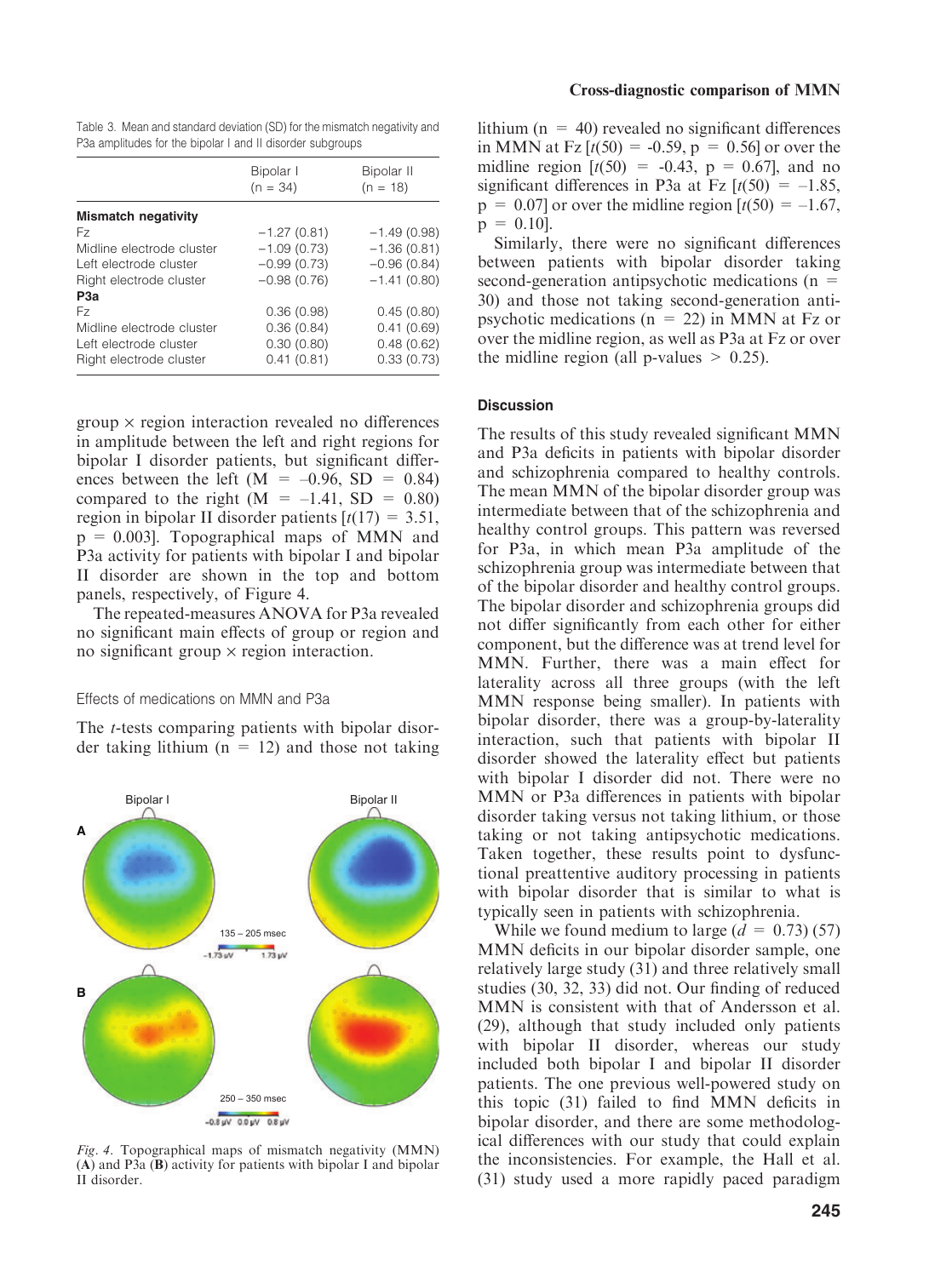## Jahshan et al.

with a shorter interstimulus interval and briefer stimuli, and a different method to reference the EEG recording. That study also used a specialized sample ascertainment method (all patients were recruited with family members), which might have yielded a different subgroup of patients with bipolar disorder than the ones in our study.

Despite different conclusions with previous studies of MMN and bipolar disorder, the effect sizes in the present study were actually comparable to those of previous studies. For example, the effect size between the bipolar disorder and schizophrenia groups was  $d = 0.50$ , and the schizophrenia patients had a large effect size of  $d = 1.15$  compared to healthy controls. These differences are comparable to the mean effect sizes across the three studies  $(30, 32, 33)$  that used a similar three-group design  $(ds)$ of 0.55 and 0.83 for the same group comparisons).

For P3a, the bipolar disorder group exhibited large ( $d = 0.87$ ) P3a reductions at Fz relative to the healthy control group and medium  $(d = 0.40)$ reductions relative to the schizophrenia group. The reduced P3a response in the patients with bipolar disorder suggests an impaired covert orienting response or an inability to shift the attention to meaningful auditory stimuli (37). Only one other study, to our knowledge, examined P3a in bipolar disorder (bipolar II disorder only), and found an intact P3a response (29). Whether P3a deficits are a consistent finding in patients with bipolar disorder remains to be seen. The magnitude of the P3a deficits in the schizophrenia group was nonsignificantly smaller than that in the bipolar disorder group.

The finding of smaller MMN response over the left hemisphere relative to the right hemisphere across groups is consistent with studies of lateralization of MMN in normal subjects and patients with schizophrenia. There is evidence in healthy controls that MMN generators are stronger over right auditory cortex (58–60) and that the right hemisphere makes larger contributions to processing duration changes (e.g., 61, 62). Similarly, patients with schizophrenia were found to have larger MMN over the right compared to the left hemisphere (63), and a stronger MMN dipole in the right hemisphere based on a magnetoencephalography study (64).

The finding of abnormal laterality in patients with bipolar I disorder is difficult to interpret because there is little information in the literature about differential cerebral asymmetry in the two subtypes of bipolar disorder. One study of diffusion tensor imaging reported that patients with bipolar I disorder had abnormal lateralized asymmetry in fractional anisotropy compared to controls (65). A study of magnetic resonance

imaging reported a larger left ventricular size in patients with bipolar I disorder compared both to patients with bipolar II disorder and healthy control subjects (66). The lack of MMN laterality in the bipolar I disorder group, in contrast to all of the other groups, highlights the importance of distinguishing bipolar I from bipolar II disorder in EEG studies and supports the continued examination of the neurobiological and pathophysiological differences between these two subtypes.

Some limitations to be noted in our study include the fact that most of our patients with schizophrenia were taking antipsychotic medications at the time of EEG testing. However, given that antipsychotic medications did not have an effect on MMN or P3a in the patients with bipolar disorder, and that previous studies have shown a lack of an effect of antipsychotic medications on MMN in patients with schizophrenia (e.g., 36), it is unlikely that they had a strong impact on the findings in the patients with schizophrenia. It also remains unclear whether MMN and P3a impairments are associated with clinical variables such as a history of psychotic symptoms because we had too few bipolar disorder subjects with a history of psychosis. Moreover, a longitudinal design will be needed to determine whether these deficits are stable over time and whether they become more pronounced during acute manic/hypomanic and depressive periods.

Although NMDA receptor functioning was not directly assessed in our study, the MMN and P3a deficits in our bipolar disorder sample suggest that NMDA abnormalities are present in this disorder, given the involvement of NMDA in the modulation of these components. Identifying common neurobiological disturbances between bipolar disorder and schizophrenia allows us to better define the boundaries between these two disorders, clarify etiology, and propose new treatment targets (67). Future studies will benefit from examining the relationship of MMN and P3a in bipolar disorder to clinical symptoms, higher-order cognitive processes, and social functioning.

In summary, we found impairments in both the MMN and P3a ERP components in bipolar disorder. At the earlier stage of automatic sensory discrimination reflected by MMN, bipolar disorder patients showed deficits that were similar to patients with schizophrenia, but to a lesser degree. This finding suggests that both groups of patients may have problems detecting changes in their auditory environment. At the slightly later stage of orienting to salient auditory stimuli reflected by P3a, bipolar disorder patients showed pronounced deficits, and these impairments were nonsignificantly larger than those in schizophrenia.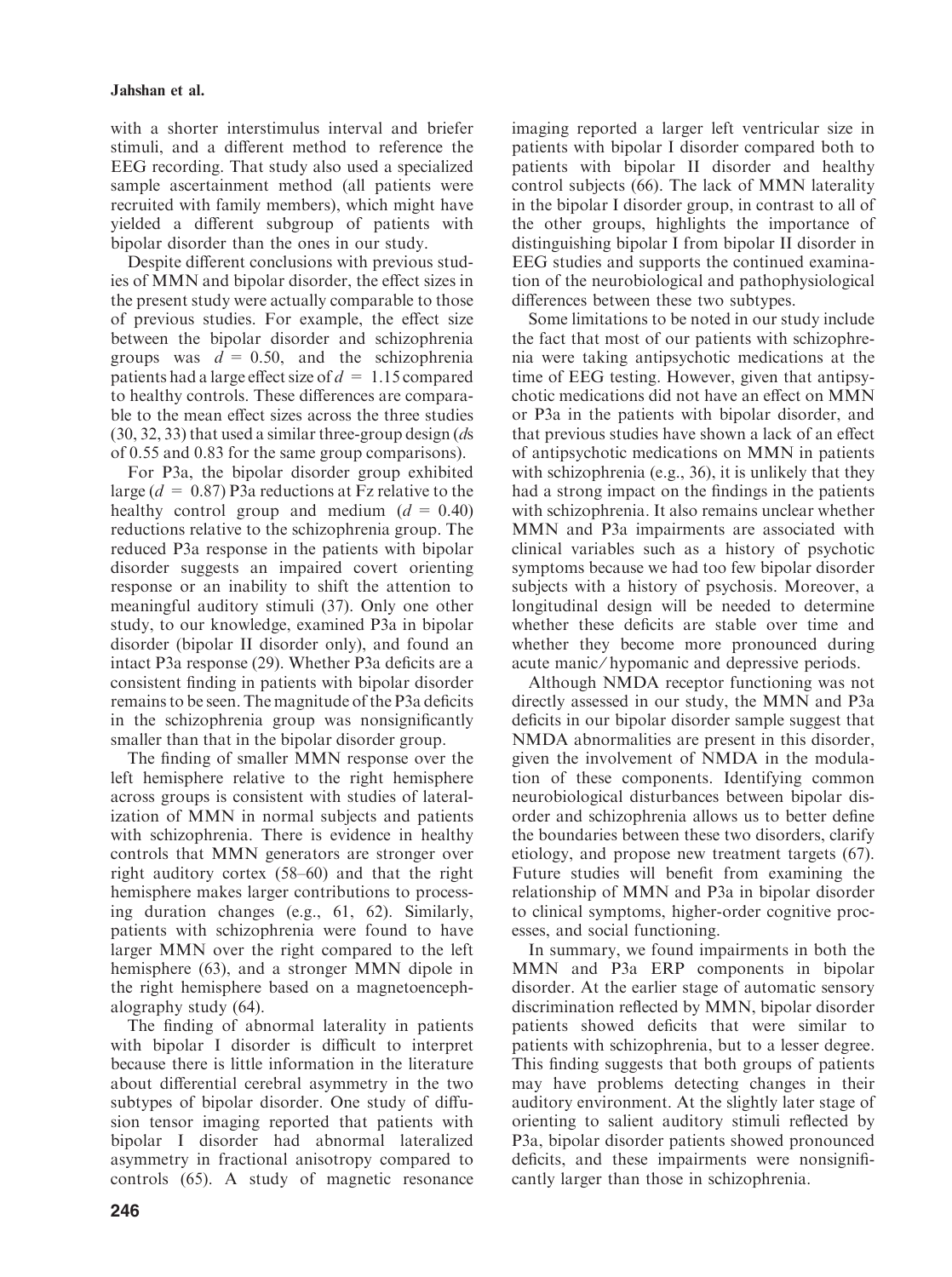#### Acknowledgements

This work was supported by a grant from the National Institute of Mental Health (MH089634 to MFG). The authors wish to thank Crystal Gibson, Cory Tripp, Katie Weiner, Mark McGee, Christen Waldon, and Amanda Bender for their assistance with recruitment and testing.

#### **Disclosures**

The authors of this paper do not have any commercial or other relationships that could constitute a conflict of interest.

#### References

- 1. Brandon NJ, Millar JK, Korth C, Sive H, Singh KK, Sawa A. Understanding the role of DISC1 in psychiatric disease and during normal development. J Neurosci 2009; 29: 12768–12775.
- 2. Cook EH Jr., Scherer SW. Copy-number variations associated with neuropsychiatric conditions. Nature 2008; 455: 919–923.
- 3. Purcell SM, Wray NR, Stone JL et al. Common polygenic variation contributes to risk of schizophrenia and bipolar disorder. Nature 2009; 460: 748–752.
- 4. Stefansson H, Ophoff RA, Steinberg S et al. Common variants conferring risk of schizophrenia. Nature 2009; 460: 744–747.
- 5. Javitt DC. When doors of perception close: bottom-up models of disrupted cognition in schizophrenia. Ann Rev Clin Psychololgy 2009; 5: 249–275.
- 6. Kim JS, Kornhuber HH, Schmid-Burgk W, Holzmuller B. Low cerebrospinal fluid glutamate in schizophrenic patients and a new hypothesis on schizophrenia. Neurosci Lett 1980; 20: 379–382.
- 7. Law AJ, Deakin JF. Asymmetrical reductions of hippocampal NMDAR1 glutamate receptor mRNA in the psychoses. Neuroreport 2001; 12: 2971–2974.
- 8. McCullumsmith RE, Kristiansen LV, Beneyto M, Scarr E, Dean B, Meador-Woodruff JH. Decreased NR1, NR2A, and SAP102 transcript expression in the hippocampus in bipolar disorder. Brain Res 2007; 1127: 108–118.
- 9. Woo TU, Walsh JP, Benes FM. Density of glutamic acid decarboxylase 67 messenger RNA-containing neurons that express the N-methyl-D-aspartate receptor subunit NR2A in the anterior cingulate cortex in schizophrenia and bipolar disorder. Arch Gen Psychiatry 2004; 61: 649–657.
- 10. Krystal JH, Karper LP, Seibyl JP et al. Subanesthetic effects of the noncompetitive NMDA antagonist, ketamine, in humans; psychotomimetic, perceptual, cognitive, and neuroendocrine responses. Arch Gen Psychiatry 1994; 51: 199–214.
- 11. Strelnikov K. Can mismatch negativity be linked to synaptic processes? A glutamatergic approach to deviance detection. Brain Cogn 2007; 65: 244–251.
- 12. Javitt DC, Steinschneider M, Schroeder CE, Arezzo JC. Role of cortical N-methyl-D-aspartate receptors in auditory sensory memory and mismatch negativity generation: implications for schizophrenia. Proc Natl Acad Sci USA 1996; 93: 11962–11967.
- 13. Heekeren K, Daumann J, Neukirch A et al. Mismatch negativity generation in the human 5HT2A agonist and NMDA antagonist model of psychosis. Psychopharmacol 2008; 199: 77–88.
- 14. Naatanen R, Gaillard AW, Mantysalo S. Early selectiveattention effect on evoked potential reinterpreted. Acta Psychol 1978; 42: 313–329.

#### Cross-diagnostic comparison of MMN

- 15. Naatanen R, Jiang D, Lavikainen J, Reinikainen K, Paavilainen P. Event-related potentials reveal a memory trace for temporal features. Neuroreport 1993; 5: 310–312.
- 16. Sculthorpe LD, Ouellet DR, Campbell KB. MMN elicitation during natural sleep to violations of an auditory pattern. Brain Res 2009; 1290: 52–62.
- 17. Fischer C, Morlet D, Giard M. Mismatch negativity and N100 in comatose patients. Audiol Neurootol 2000; 5: 192–197.
- 18. Draganova R, Eswaran H, Murphy P, Huotilainen M, Lowery C, Preissl H. Sound frequency change detection in fetuses and newborns, a magnetoencephalographic study. Neuroimage 2005; 28: 354–361.
- 19. Javitt DC, Shelley AM, Silipo G, Lieberman JA. Deficits in auditory and visual context-dependent processing in schizophrenia: defining the pattern. Arch Gen Psychiatry 2000; 57: 1131–1137.
- 20. Kiang M, Braff DL, Sprock J, Light GA. The relationship between preattentive sensory processing deficits and age in schizophrenia patients. Clin Neurophysiol 2009; 120: 1949–1957.
- 21. Leitman DI, Sehatpour P, Higgins BA, Foxe JJ, Silipo G, Javitt DC. Sensory deficits and distributed hierarchical dysfunction in schizophrenia. Am J Psychiatry 2010; 167: 818–827.
- 22. Shelley AM, Ward PB, Catts SV, Michie PT, Andrews S, McConaghy N. Mismatch negativity: an index of a preattentive processing deficit in schizophrenia. Biol Psychiatry 1991; 30: 1059–1062.
- 23. Umbricht DS, Bates JA, Lieberman JA, Kane JM, Javitt DC. Electrophysiological indices of automatic and controlled auditory information processing in first-episode, recent-onset and chronic schizophrenia. Biol Psychiatry 2006; 59: 762–772.
- 24. Umbricht D, Schmid L, Koller R, Vollenweider FX, Hell D, Javitt DC. Ketamine-induced deficits in auditory and visual context-dependent processing in healthy volunteers: implications for models of cognitive deficits in schizophrenia. Arch Gen Psychiatry 2000; 57: 1139–1147.
- 25. Braff DL, Greenwood TA, Swerdlow NR, Light GA, Schork NJ. Advances in endophenotyping schizophrenia. World Psychiatry 2008; 7: 11–18.
- 26. Kawakubo Y, Kamio S, Nose T et al. Phonetic mismatch negativity predicts social skills acquisition in schizophrenia. Psychiatry Res 2007; 152: 261–265.
- 27. Light GA, Braff DL. Mismatch negativity deficits are associated with poor functioning in schizophrenia patients. Arch Gen Psychiatry 2005; 62: 127–136.
- 28. Light GA, Swerdlow NR, Braff DL. Preattentive sensory processing as indexed by the MMN and P3a brain responses is associated with cognitive and psychosocial functioning in healthy adults. J Cogn Neurosci 2007; 19: 1624–1632.
- 29. Andersson S, Barder HE, Hellvin T, Løvdahl H, Malt UF. Neuropsychological and electrophysiological indices of neurocognitive dysfunction in bipolar II disorder. Bipolar Disord 2008; 10: 888–899.
- 30. Catts SV, Shelley AM, Ward PB et al. Brain potential evidence for an auditory sensory memory deficit in schizophrenia. Am J Psychiatry 1995; 152: 213–219.
- 31. Hall MH, Schulze K, Rijsdijk F, et al. Are auditory P300 and duration MMN heritable and putative endophenotypes of psychotic bipolar disorder? A Maudsley Bipolar Twin and Family Study. Psychol Med 2009; 39: 1277–1287.
- 32. Salisbury DF, Kuroki N, Kasai K, Shenton ME, McCarley RW. Progressive and interrelated functional and structural evidence of post-onset brain reduction in schizophrenia. Arch Gen Psychiatry 2007; 64: 521–529.